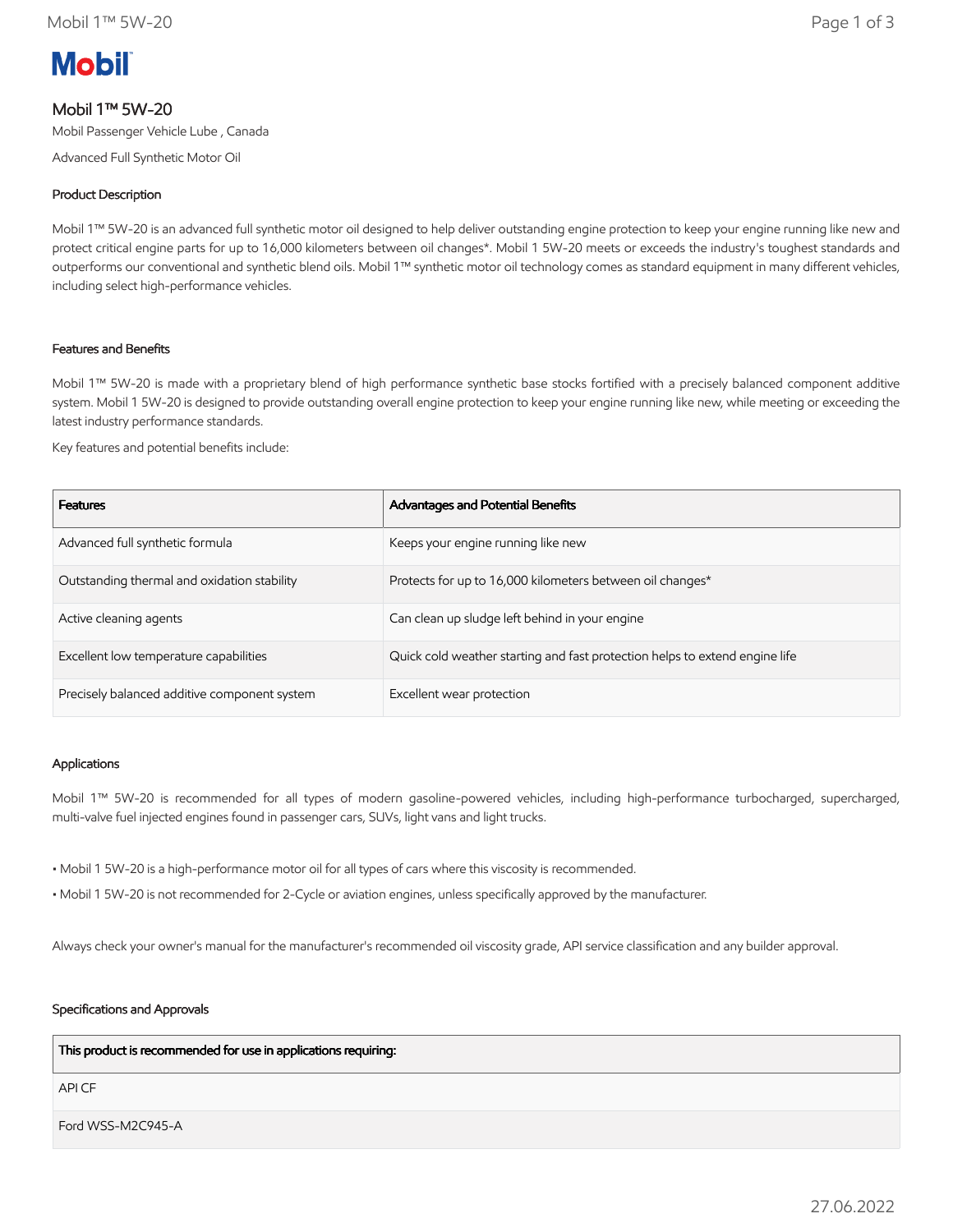Mobil 1™ 5W-20 Page 2 of 3

#### This product is recommended for use in applications requiring:

#### GM 6094M

Ford WSS-M2C930-A

Ford WSS-M2C945-B1

Fiat Chrysler Automotive MS-6395

| This product meets or exceeds the requirements of: |  |
|----------------------------------------------------|--|
| API SJ                                             |  |
| API SL                                             |  |
| API SM                                             |  |
| API SN                                             |  |
| ILSAC GF-6A                                        |  |
| API SN PLUS                                        |  |
| API SN PLUS RESOURCE CONSERVING                    |  |
| API SN Resource Conserving                         |  |
| <b>APISP</b>                                       |  |
| API SP Resource Conserving                         |  |
| FORD WSS-M2C960-A1                                 |  |

#### Properties and Specifications

| Property                                      |                  |
|-----------------------------------------------|------------------|
| Grade                                         | <b>SAE 5W-20</b> |
| Flash Point, Cleveland Open Cup, °C, ASTM D92 | 234              |
| Kinematic Viscosity @ 100 C, mm2/s, ASTM D445 | 8.6              |
| Density @ 15.6 C, g/cm3, ASTM D4052           | 0.84             |
| Kinematic Viscosity @ 40 C, mm2/s, ASTM D445  | 49               |
| Pour Point, °C, ASTM D97                      | $-51$            |

\*Protection for up to 16,000 kilometers or 1 year, whichever comes first. To learn more about the Mobil 1 Limited Warranty, visit mobil1.ca.

#### Health and safety

Health and Safety recommendations for this product can be found on the Material Safety Data Sheet (MSDS) @ [http://www.msds.exxonmobil.com/psims](http://www.msds.exxonmobil.com/psims/psims.aspx)